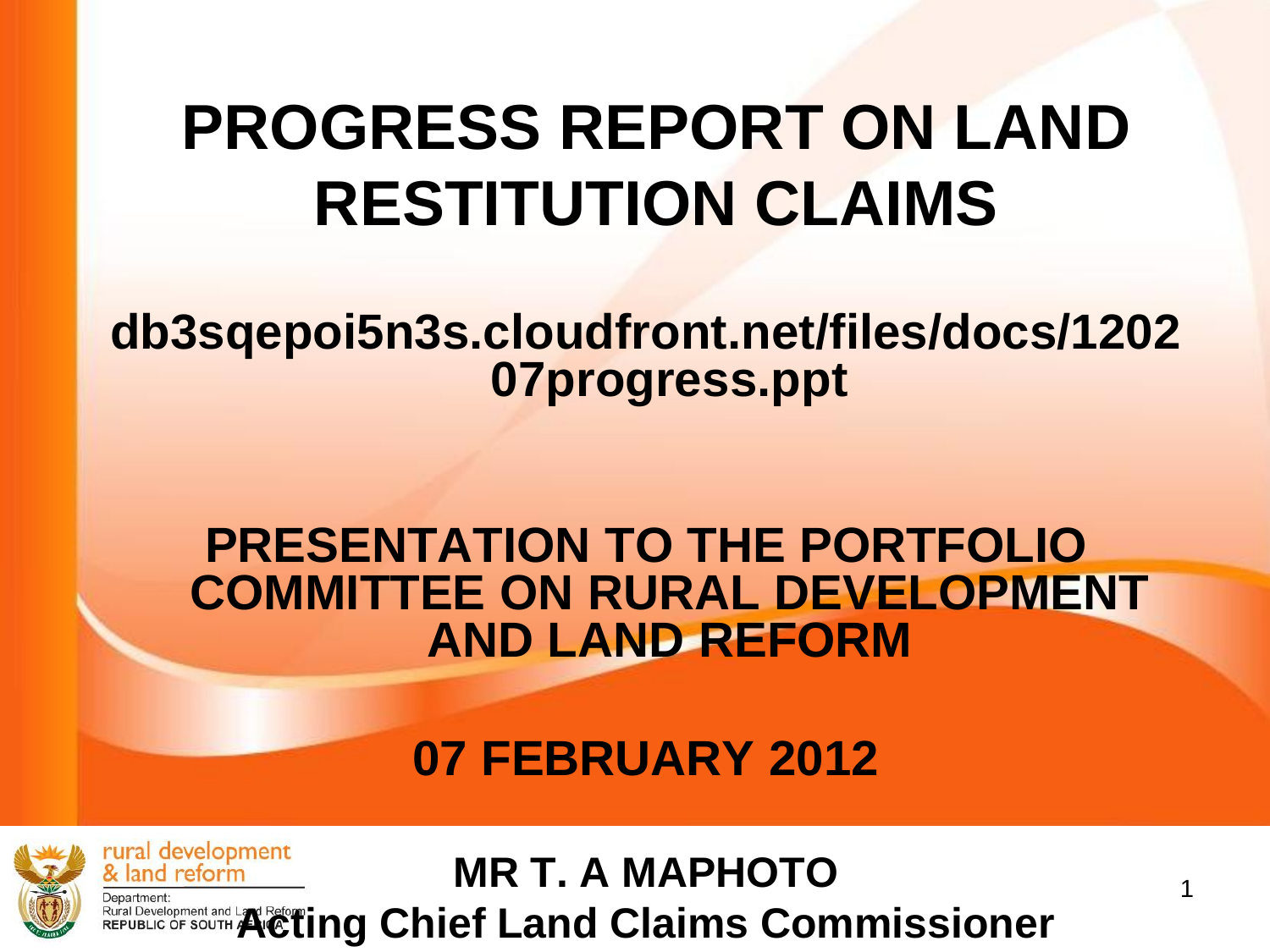## **BACKGROUND**

- The Commission was established in 1995 following the promulgation of the Restitution of Land Rights Act in 1994.
- Records in the Commission indicate that a total of 79 696 land claims were lodged by the cut off date for lodgement of claims.
- In March 2011, the Commission embarked on a process to verify the accuracy of information regarding the number of claims lodged, and number of claims that are outstanding.
- In December 2011, the Department of Rural Development and Land Reform embarked on a process to verify the accuracy of information regarding the commitments that have been made to restitution claimants [i.e. the commitment register]

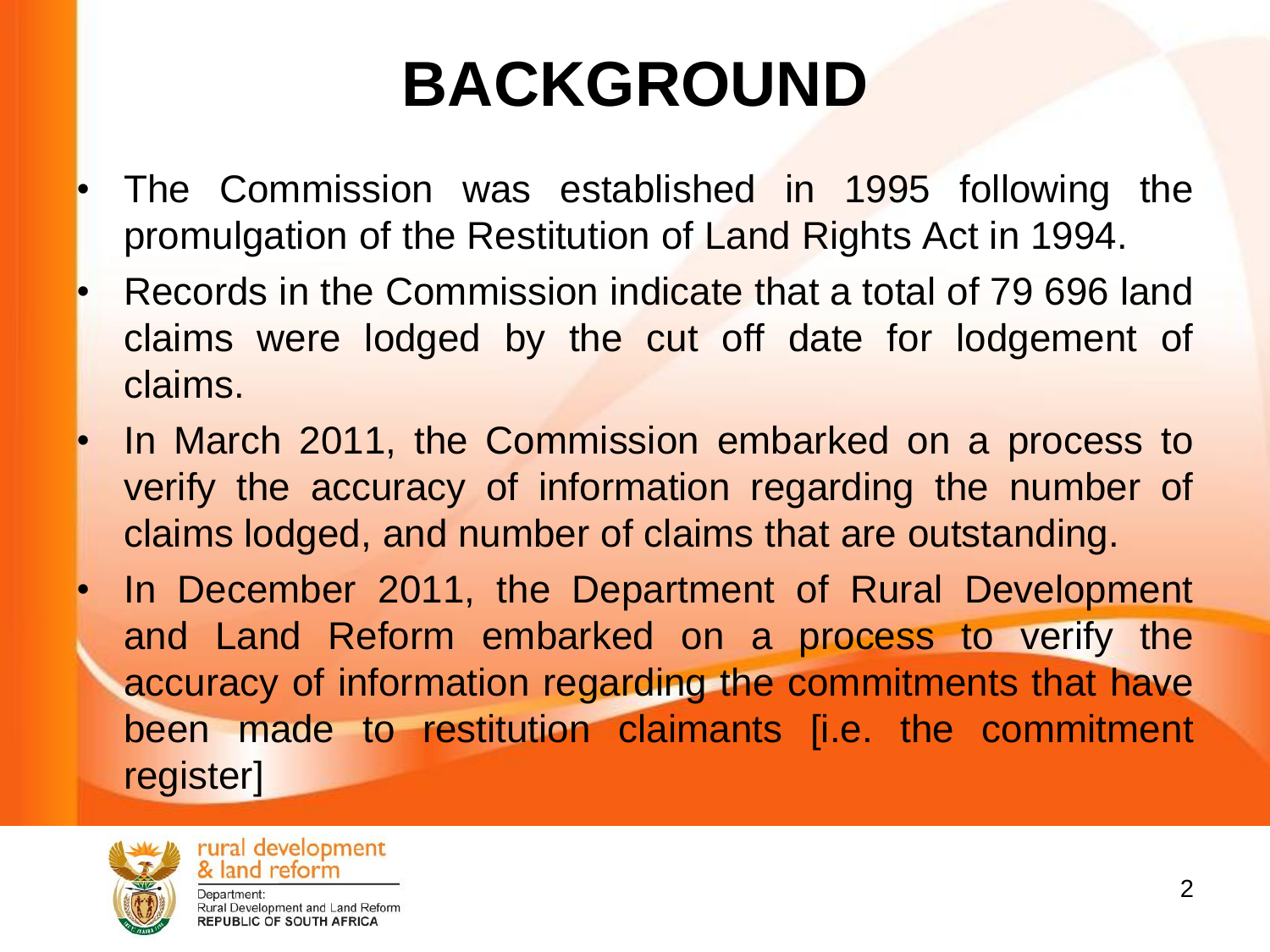## **RECORDS MANAGEMENT PROJECT**

- The Records Management Project is made up of two stages, i.e. the scanning of all restitution project files, and the manual counting, and analysis, of claims based on the scanned project files
- The scanning is 95% complete and the physical counting has resumed in some offices of the Commission
- The purpose of the counting excercise is to determine
	- (1) the number of claims that were lodged;
	- (2) the number of claims that have been finalised;
	- (3) the number of claims partially settled (phase claims); and
	- (4) the number of outstanding claims.

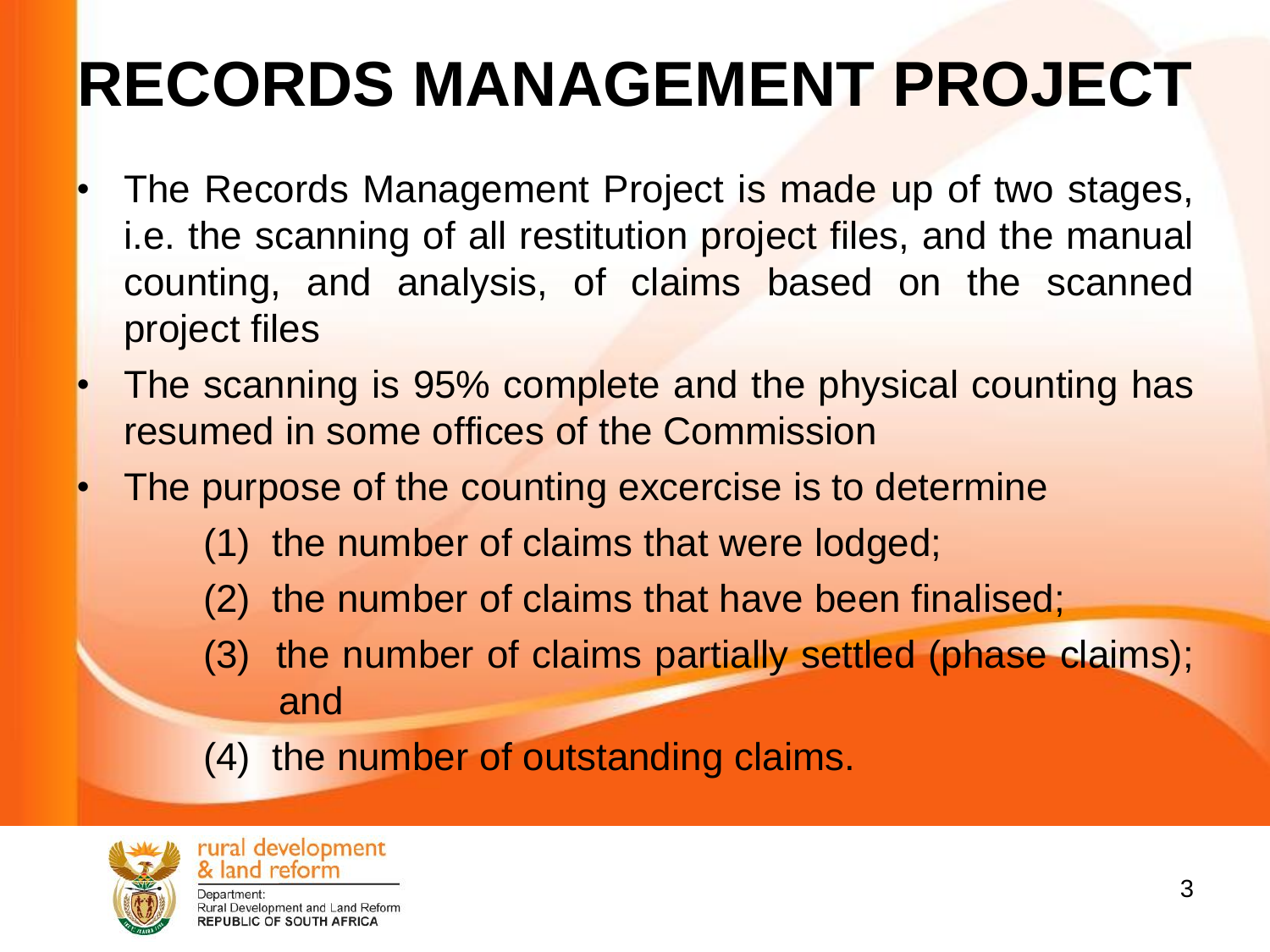### **RECORDS MANAGEMENT PROJECT (cont)**

- **Preliminary findings** are that in counting the total number of land claims lodged, the Commission could have excluded land claims that:
	- (1) were lodged timeously, but where the Commission did not have record of them [i.e. where the claimant has proof of lodgement of timeous lodgement of the claim];
	- (2) in some instances claims that were lodged with the Commission on Land Allocation [these are deemed to have been lodged with the CRLR]
- The method of counting of the claims differed. It appears that at one point the Commission counted land rights [number of properties claimed] and later counted land claim forms. This was further complicated by the consolidation of claims [where five consolidated claim forms were counted as one claim]
- The project is scheduled for completion in August 2012



**REPUBLIC OF SOUTH AFRICA**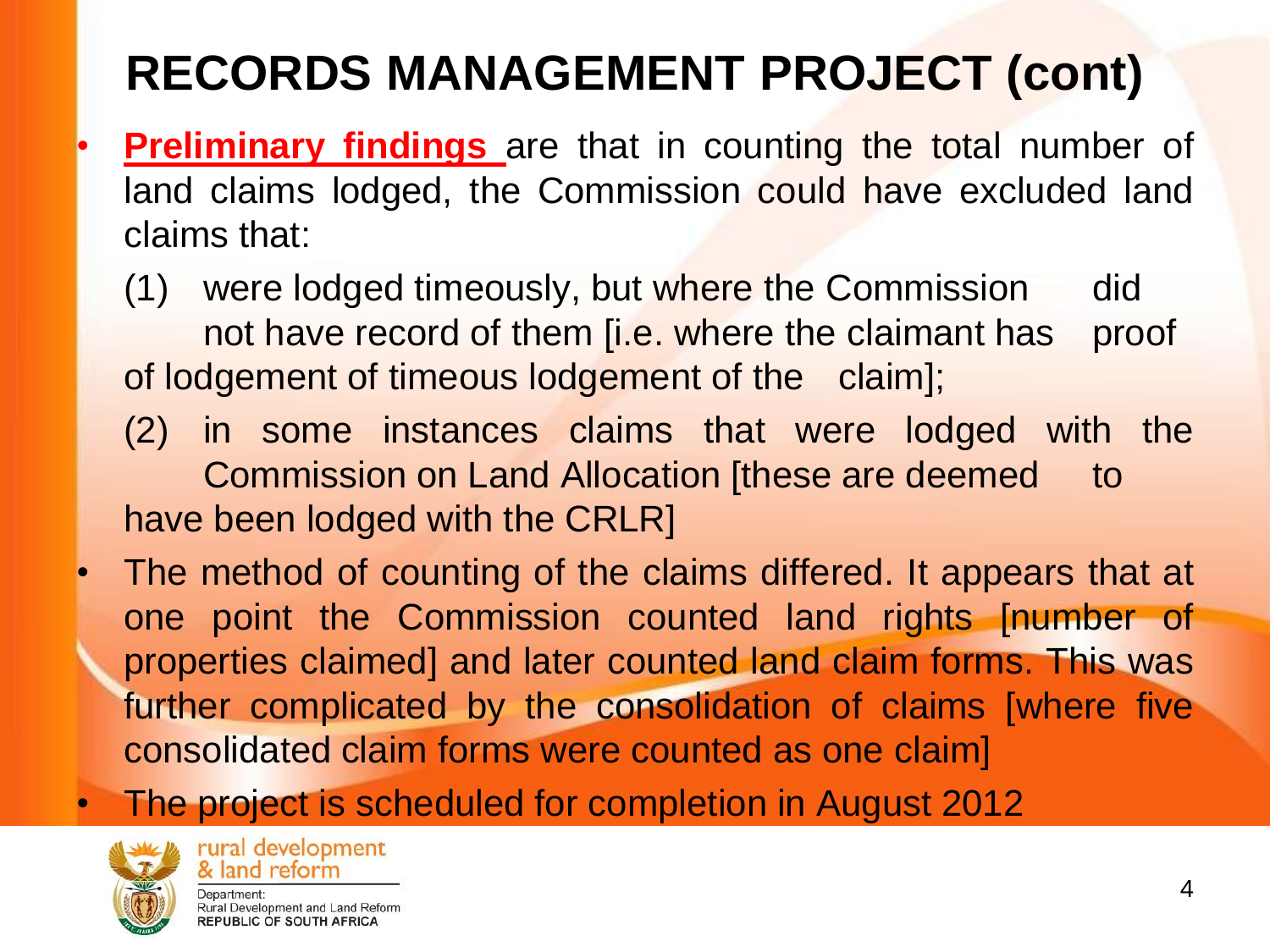### **RESTITUTION TECHNICAL ASSISTANCE PROJECT**

- This purpose of this project is to determine the full extent of the commitment register
- The project entails:
	- (1) the verification of details on payments, outstanding balances, and remedial actions taken to date in respect of approval of claims and development grants;
	- (2) physical verification of farms acquired but not transferred to beneficiaries;
	- (3) verification of land that was acquired from private owners and transferred to the state; and
	- (3) verification of the amount of the suspense account; and
	- (4) to identify remedial action to be taken.

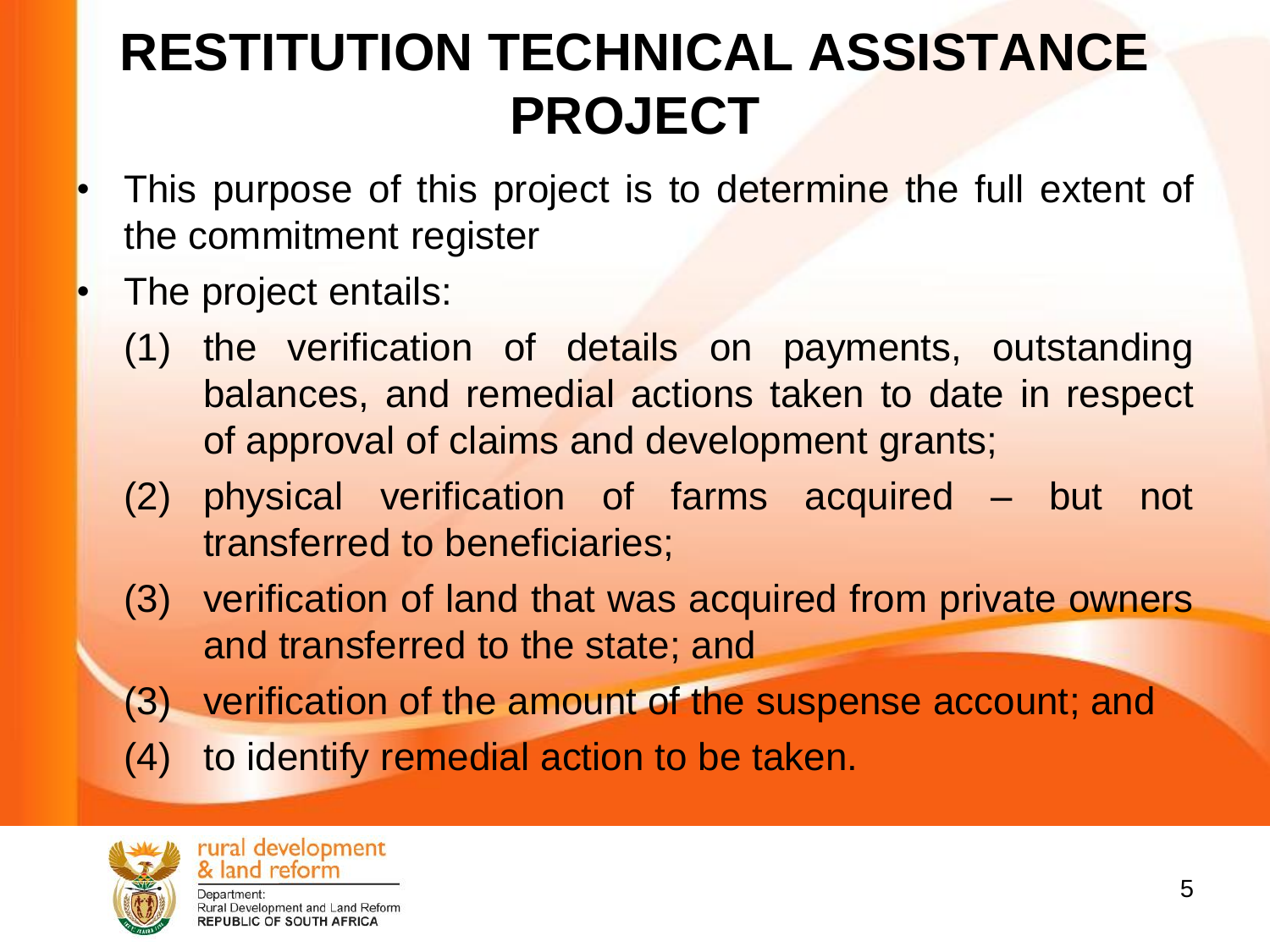## **OUTSTANDING CLAIMS**

#### **(Per Preliminary findings)**

| <b>Province</b>                           | <b>Not</b><br><b>Researched</b> |     |      |      |                | <b>lon</b>     | Validation Research Gazetted Verification Valuati Negotiation S42D |                | <b>Total</b> |
|-------------------------------------------|---------------------------------|-----|------|------|----------------|----------------|--------------------------------------------------------------------|----------------|--------------|
| <b>Eastern</b><br>Cape                    | 333                             |     |      | 40   | 157            |                | 33                                                                 | 76             | 639          |
| <b>Western</b><br><b>Cape</b>             | 40                              | 78  | 88   | 192  | ٠              | 312            | 640                                                                | 437            | 1787         |
| <b>Northern</b><br><b>Cape</b>            |                                 |     | 90   | 6    | $\overline{2}$ | 3              | 14                                                                 | 25             | 140          |
| <b>Free State</b>                         | 3                               | 21  | 9    | 18   | ٠              | 13             | 10                                                                 | 5 <sup>1</sup> | 79           |
| <b>Limpopo</b>                            | 529                             | 34  | 34   | 63   |                | $\overline{0}$ | 80                                                                 | 25             | 765          |
| <b>Gauteng &amp;</b><br><b>North West</b> | 207                             | 28  | 16   | 10   |                |                | 46                                                                 | 16             | 323          |
| KwaZulu-<br><b>Natal</b>                  | 1359                            | 43  | 55   | 191  |                | 35             | 390                                                                | 37             | 2110         |
| <b>Mpumalang</b><br>a                     | 875                             | 58  | 1117 | 727  |                |                | 13                                                                 | 137            | 2927         |
| <b>Total</b>                              | 3346                            | 262 | 1409 | 1247 | 159            | 363            | 1226                                                               | 758            | 8770         |



rural development<br>& land reform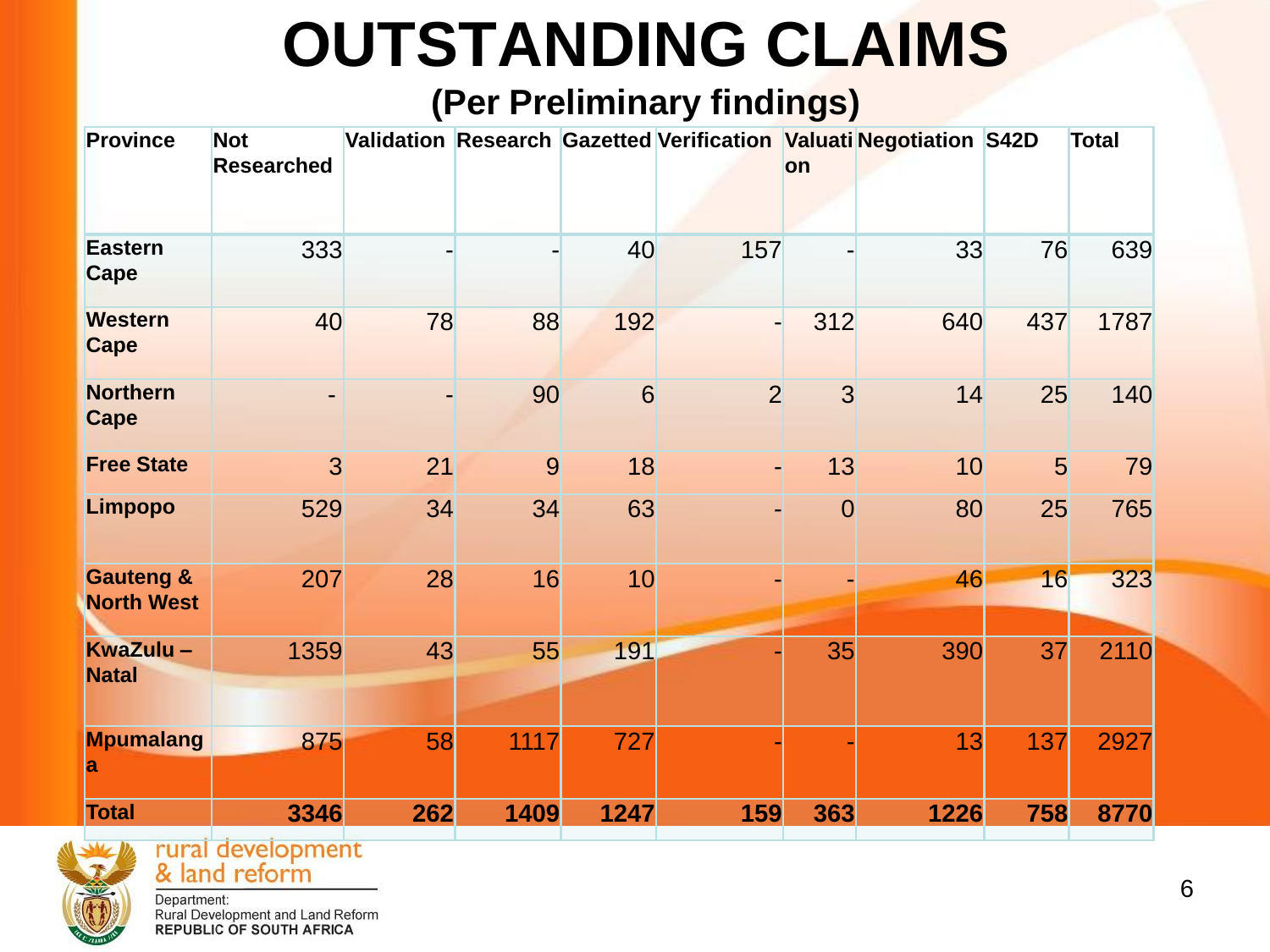### **SETTLED RESTITUTION CLAIMS: 1995-31 JANUARY 2012**

| <b>PROVINCE</b>         | <b>CLAIMS</b><br><b>SETTLED</b> | <b>NO OF</b><br><b>HOUSEHOLDS</b> | <b>FEMALE HEADED</b><br><b>HOUSEHOLDS</b> | <b>NO OF</b><br><b>BENEFICIARIES</b> | <b>NO OF</b><br><b>HECTARES</b> |
|-------------------------|---------------------------------|-----------------------------------|-------------------------------------------|--------------------------------------|---------------------------------|
| <b>E CAPE</b>           | 16380                           | 60370                             | 28353                                     | 217340                               | 129075                          |
| <b>F STATE</b>          | 2672                            | 6598                              | 2245                                      | 43765                                | 51185                           |
| <b>GAUTEN</b>           |                                 |                                   |                                           |                                      |                                 |
| G                       | 13202                           | 14030                             | 5432                                      | 65715                                | 16378                           |
| <b>KZN</b>              | 15081                           | 78756                             | 24698                                     | 465667                               | 679092                          |
| <b>LIMPOPO</b>          | 3384                            | 45643                             | 17443                                     | 234628                               | 556315                          |
| <b>MPLANG</b>           |                                 |                                   |                                           |                                      |                                 |
| $\overline{\mathsf{A}}$ | 2790                            | 51197                             | 15874                                     | 233723                               | 428563                          |
| <b>IN CAPE</b>          | 3708                            | 19983                             | 8240                                      | 105987                               | 559634                          |
| <b>N WEST</b>           | 3718                            | 37148                             | 17487                                     | 171417                               | 378588                          |
| <b>W CAPE</b>           | 15571                           | 25356                             | 10685                                     | 123857                               | 3838                            |
| <b>TOTAL</b>            | 76 506                          | 339 081                           | 130 457                                   | 1662099                              | 2802668                         |

**76, 506 includes claims that are partially settled (phased claims and phased payments) and those that have been finalised. The further categorisation shall be finalised at the completion of**



**the Project.**& land reform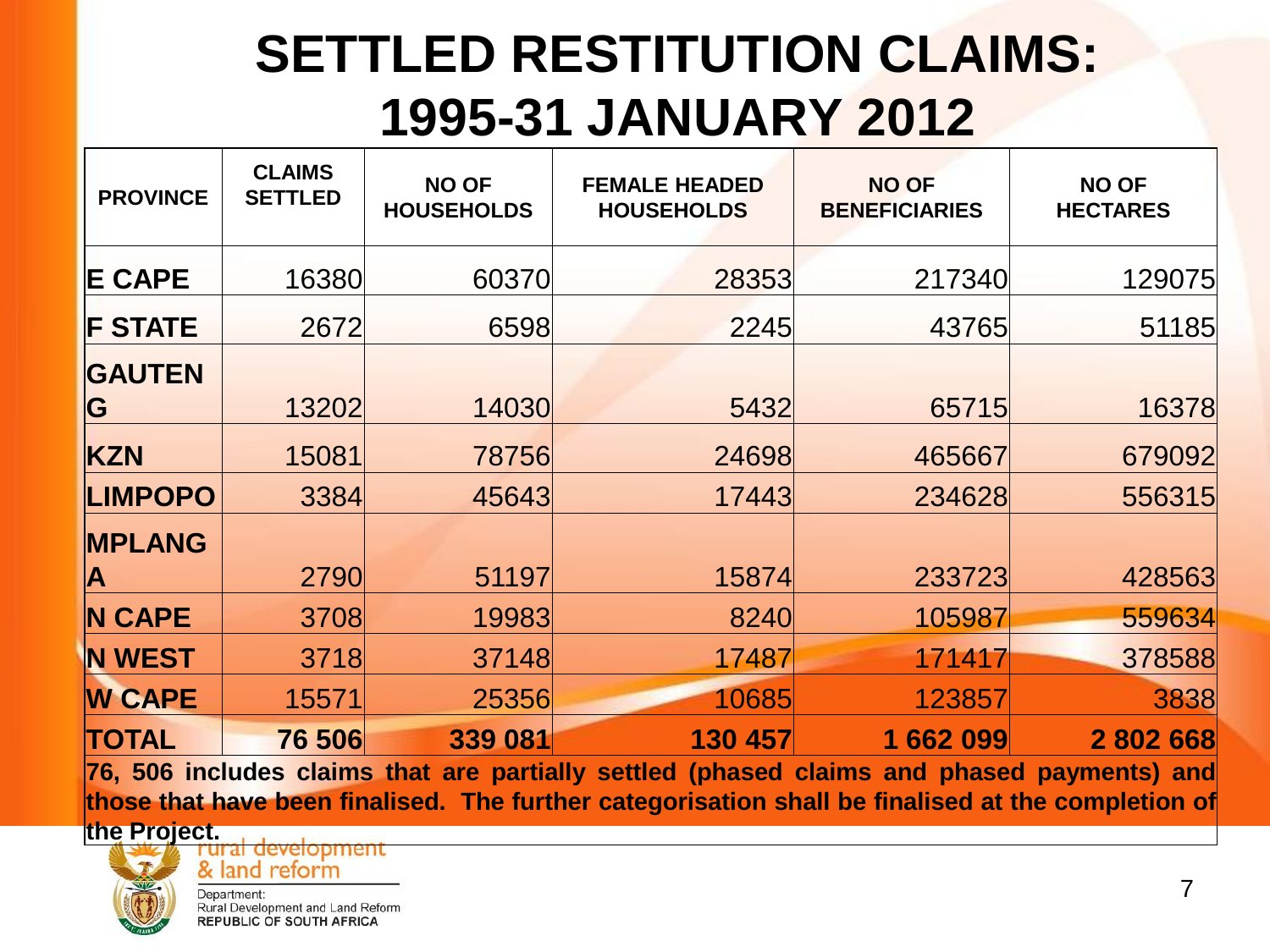### **HECTARES TRANSFERRED 1995-31 JANUARY 2012**

| <b>PROVINCE</b>                             | <b>Total No of</b><br>acquisition | <b>Total No of</b><br>Ha approved for Ha transferred<br>to Beneficiaries | <b>Total No of</b><br><b>Households</b><br>that Benefited | <b>Total No of</b><br><b>Beneficiaries</b><br>that Benefited |
|---------------------------------------------|-----------------------------------|--------------------------------------------------------------------------|-----------------------------------------------------------|--------------------------------------------------------------|
| <b>E CAPE</b>                               | 129075                            | 95766                                                                    | 60370                                                     | 217340                                                       |
| <b>F STATE</b>                              | 51185                             | 6333                                                                     | 6598                                                      | 43765                                                        |
| <b>GAUTENG</b>                              | 16378                             | 8416                                                                     | 14030                                                     | 65715                                                        |
| <b>KZN</b>                                  | 679092                            | 103931                                                                   | 78756                                                     | 465667                                                       |
| <b>LIMPOPO</b>                              | 556315                            | 232231                                                                   | 45643                                                     | 234628                                                       |
| <b>MPLANGA</b>                              | 428563                            | 113267                                                                   | 51197                                                     | 233723                                                       |
| <b>N CAPE</b>                               | 559634                            | 129091                                                                   | 19983                                                     | 105987                                                       |
| <b>N WEST</b>                               | 378588                            | 287765                                                                   | 37148                                                     | 171417                                                       |
| <b>W CAPE</b>                               | 3838                              | 3119                                                                     | 25356                                                     | 123857                                                       |
| TOTAL<br>rural development<br>& land reform | 2 802 668                         | 979 921                                                                  | 339 081                                                   | 1 662 099                                                    |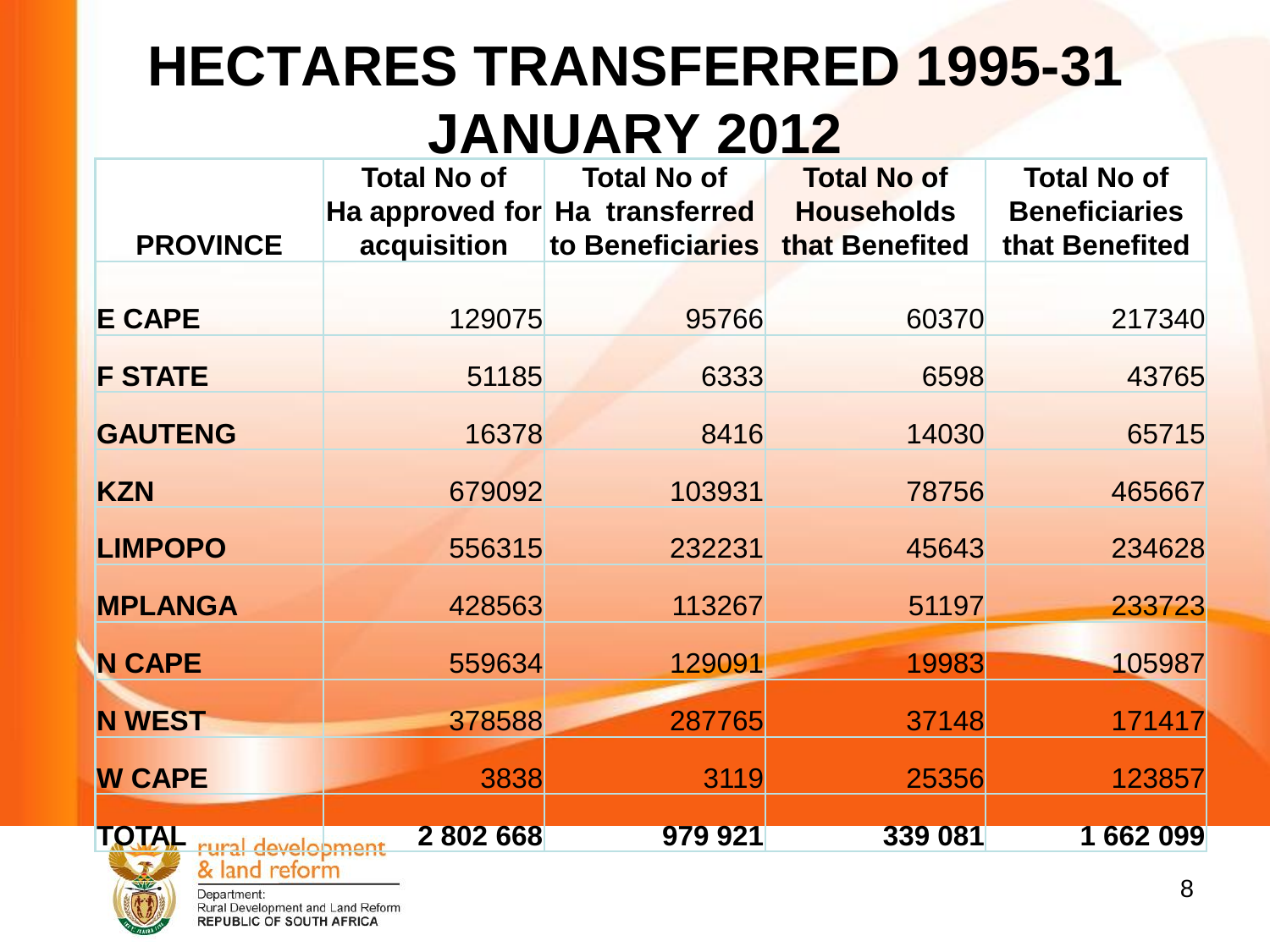## **HECTARES TRANSFERRED**

- The total number of hectares acquired for restitution beneficiaries from private individuals is 2.8 million hectares.
- Of the 2.8 million hectares, a total of 979 921 hectares has been transferred into the name of claimant communities and the State.
- Of the 979 921 hectares, approximately 140 262 hectares has been transferred into the name of the State due to community disputes and other various challenges.
- We do not have a comprehensive database on details of all farms transferred as well as the title deeds information at the moment but we are developing a system



rural development & land reform Department: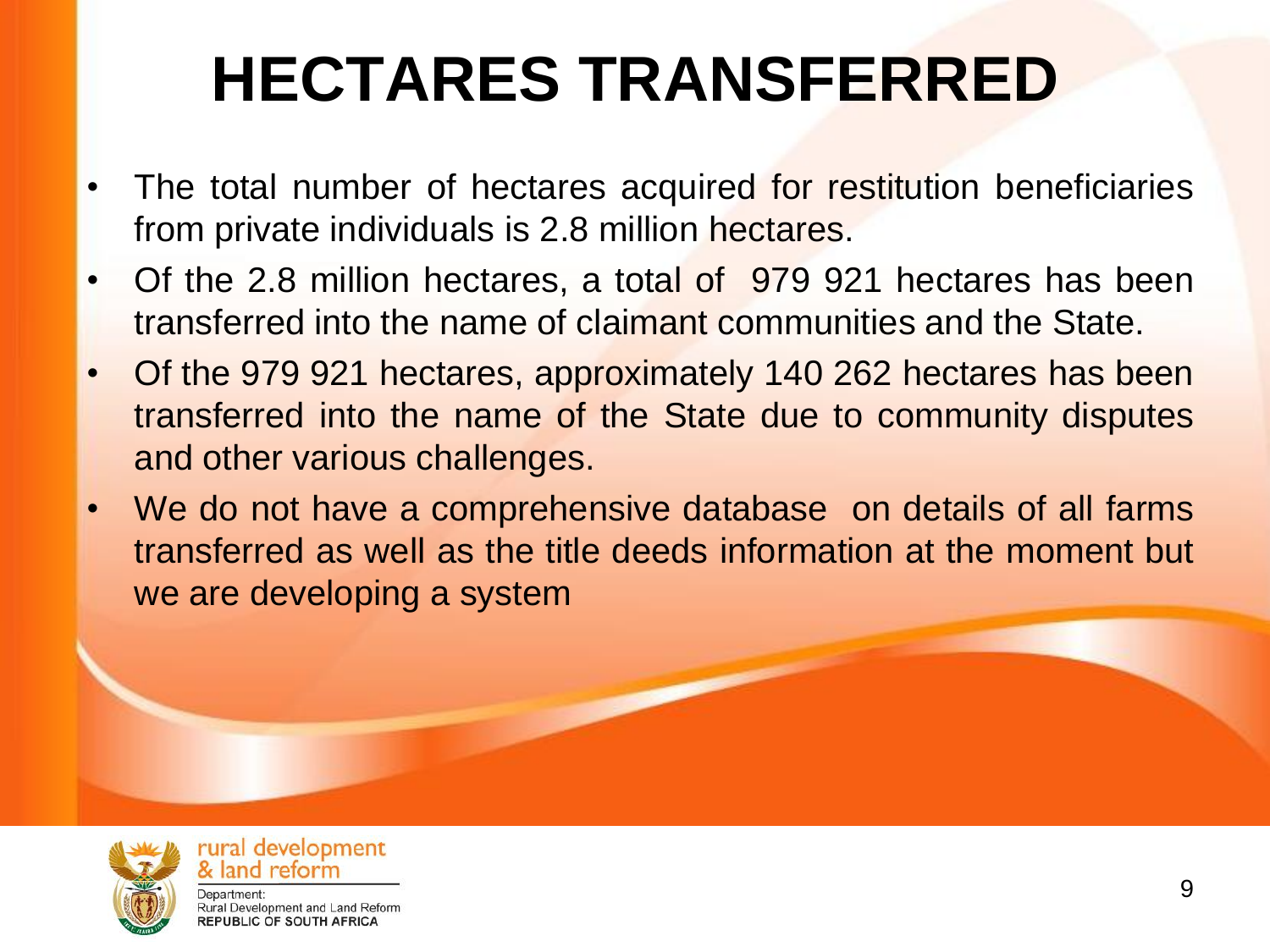### **GRANTS EXPENDED: 1995 TO 31 JANUARY 2012**

|                 | <b>GRANTS -</b>       | <b>GRANTS-</b>     | <b>GRANTS-</b>    |
|-----------------|-----------------------|--------------------|-------------------|
| <b>Province</b> | <b>APPROVED FUNDS</b> | <b>EXPENDITURE</b> | <b>COMMITMENT</b> |
| EC              | 492,827,709.76        | 165,376,624.51     | 327,451,085.25    |
| <b>FS</b>       | 46,064,875.36         | 34,787,612.62      | 11,277,262.74     |
| <b>GAUT</b>     | 89,237,196.38         | 49,511,132.00      | 39,726,064.38     |
| <b>KZN</b>      | 1,333,560,663.95      | 113,943,524.09     | 1,219,617,139.86  |
| <b>LIMP</b>     | 765,494,228.69        | 177,467,905.52     | 588,026,323.17    |
| <b>MPUM</b>     | 403,573,727.84        | 128,058,540.38     | 275,515,187.46    |
| <b>NC</b>       | 205,133,889.27        | 116,274,085.30     | 88,859,803.97     |
| <b>NW</b>       | 555,227,883.76        | 24,393,507.43      | 530,834,376.33    |
| <b>WC</b>       | 342,330,857.92        | 56,550,201.68      | 285,780,656.24    |
| <b>TOTAL</b>    | 4,233,451,032.93      | 866,363,133.53     | 3,367,087,899.40  |



rural development<br>& land reform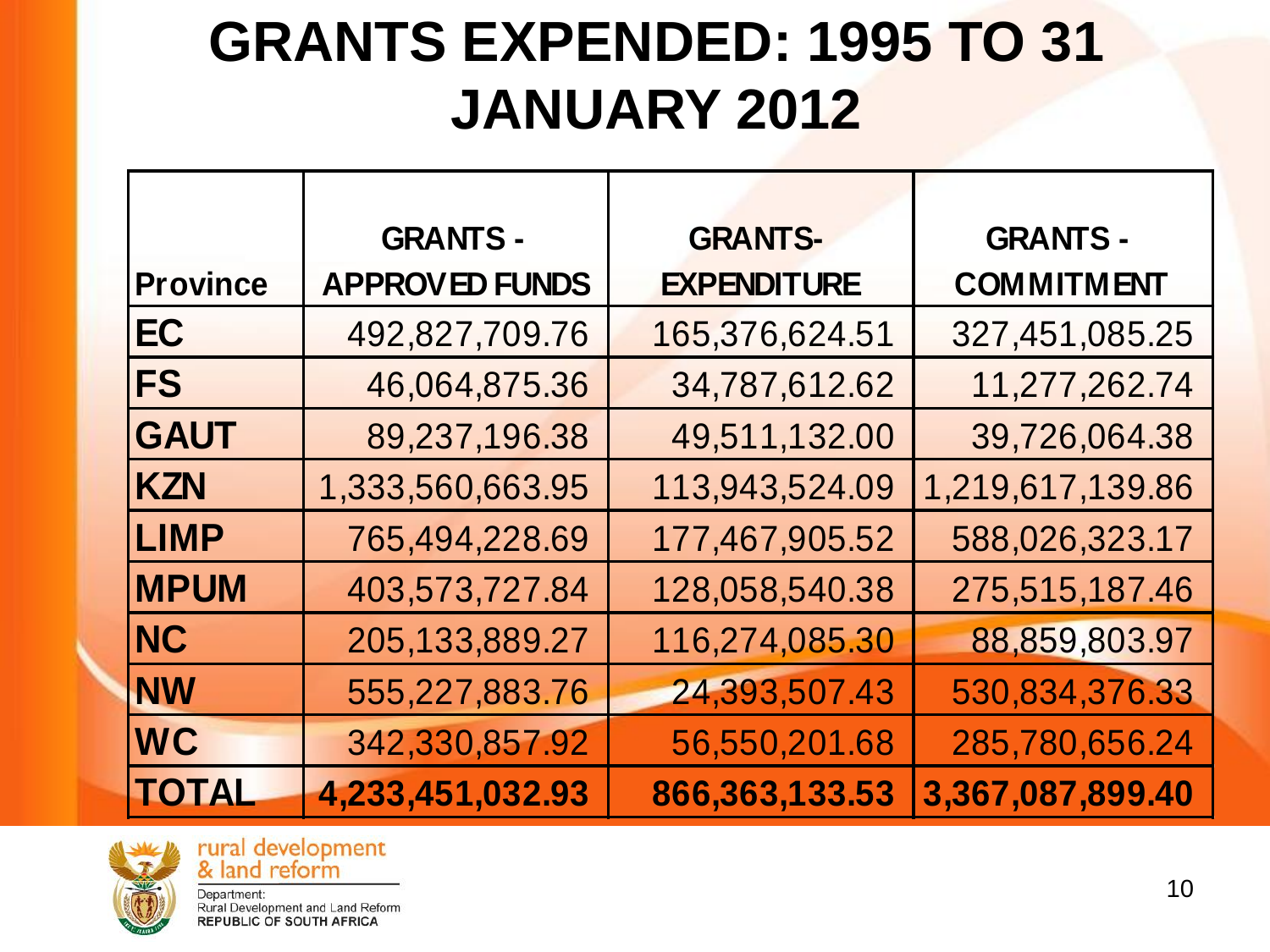### **CHALLENGES AFFECTING SETTLEMENT OF CLAIMS**

- Historically claims on privately owned land and claims for financial compensation were prioritised as they assisted to spend the budget;
- Conflict amongst beneficiaries;
- Claims on unsurveyed State Land
- Claims on communal land (occupied)
- Claims on invaded State Land
- Long term leases on State Land
- State Owned Entities, Municipalities demanding payment of market value for land (e.g. Alexkor)



rural development & land reform Department: Rural Development and Land Reform **REPUBLIC OF SOUTH AFRICA**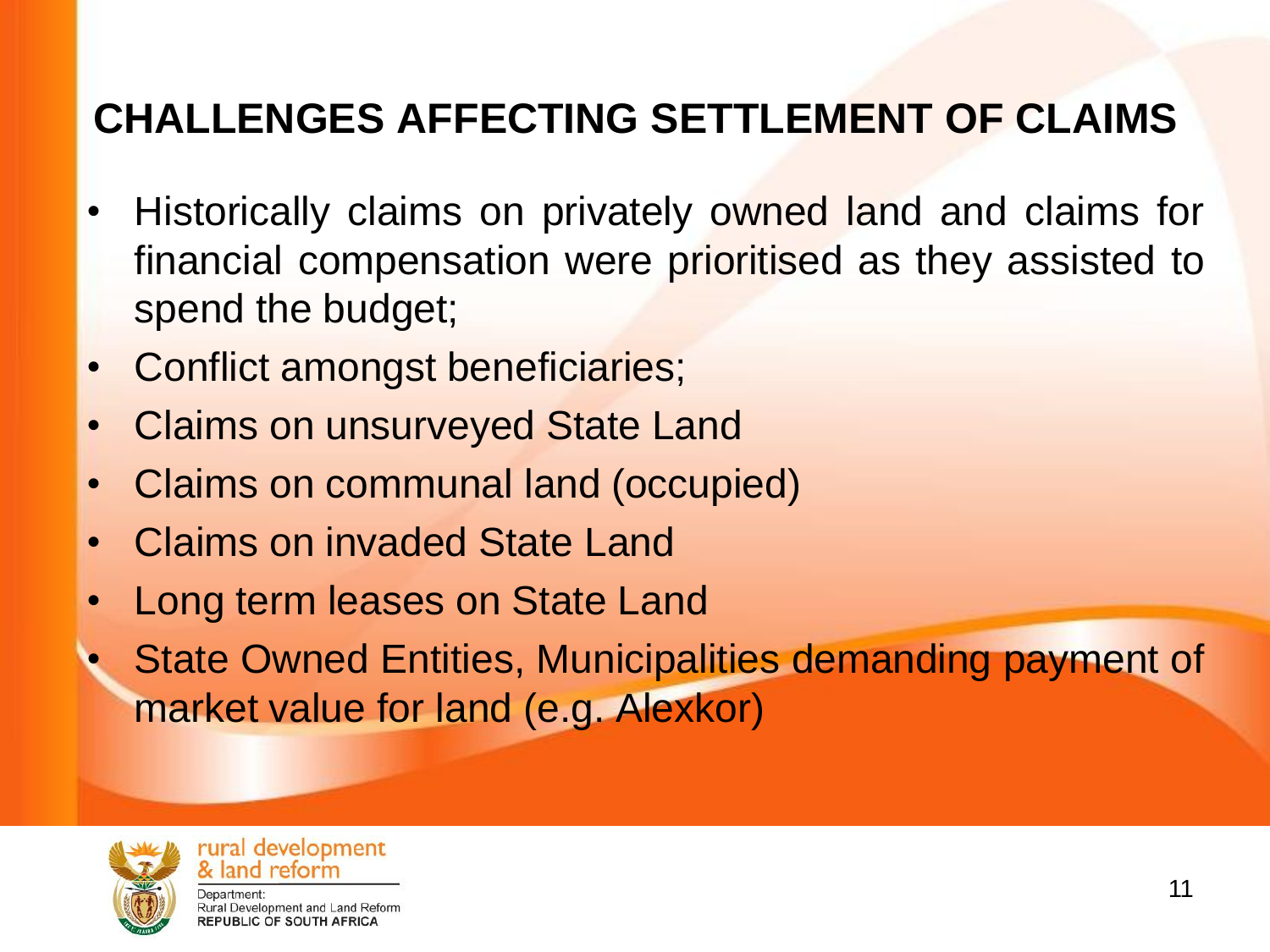#### **REMEDIAL ACTION TO CHALLENGES AFFECTING SETTLEMENT OF CLAIMS**

- Validated claims on State Land shall be prioritised for finalisation by 2013
- Mediation of conflicts amongst beneficiaries by STRIF and LRMF
- Survey of State Land to be completed by 2013
- Engagement with National Treasury regarding State Owned Entities, Municipalities demanding payment of market value for land (e.g. Alexkor Mediation)



rural development & land reform Department: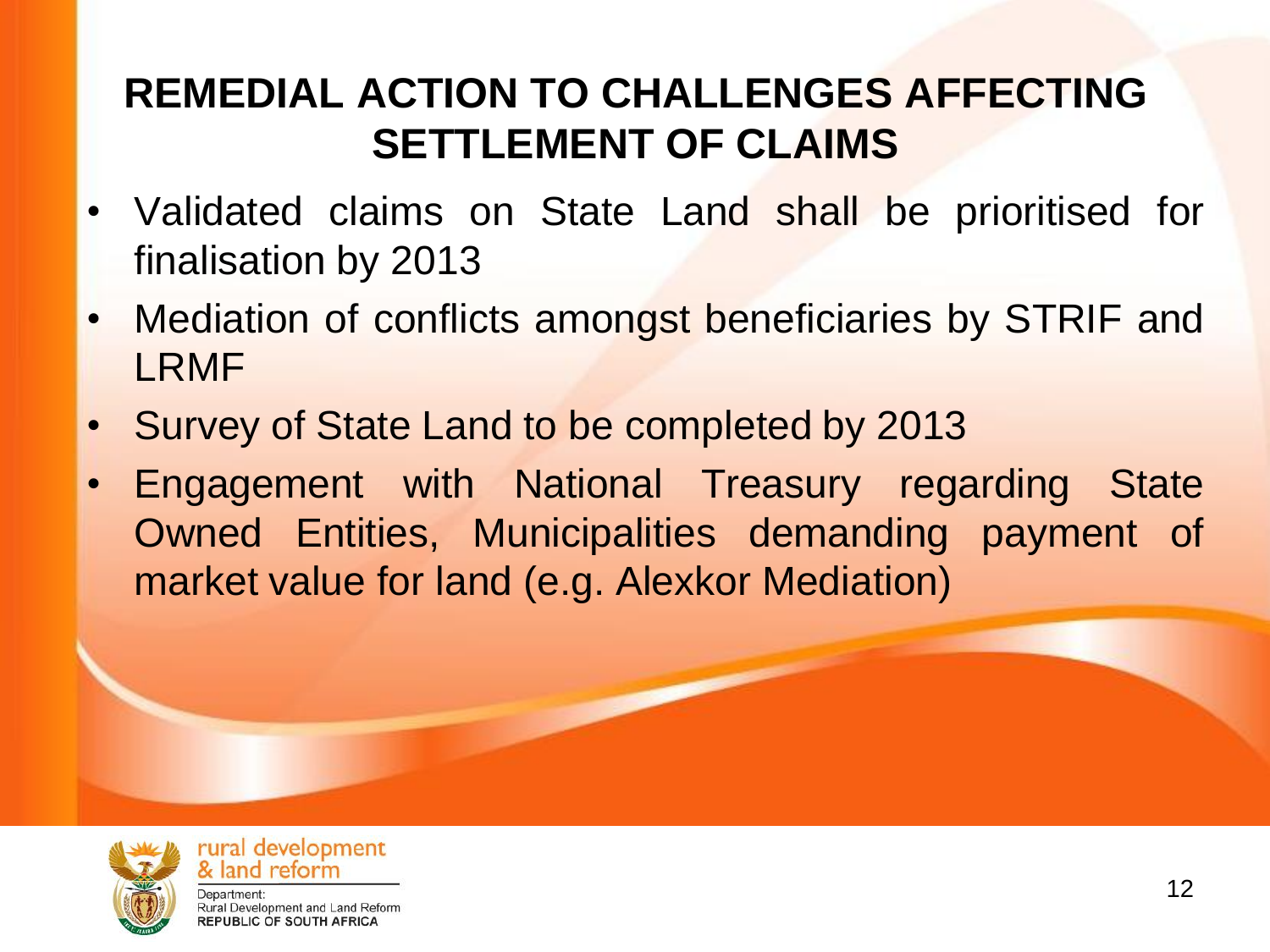## **TYPES OF CLAIMS AFFECTING NATIONAL STRATEGIC ASSETS**

- Claims affecting Conservation land including National and Provincial Parks
- Claims affecting Mining land
- Claims affecting Forestry land
- Claims on SANDF and SAPS land [training facilities, etc]



rural development land reform Denartment<sup>.</sup>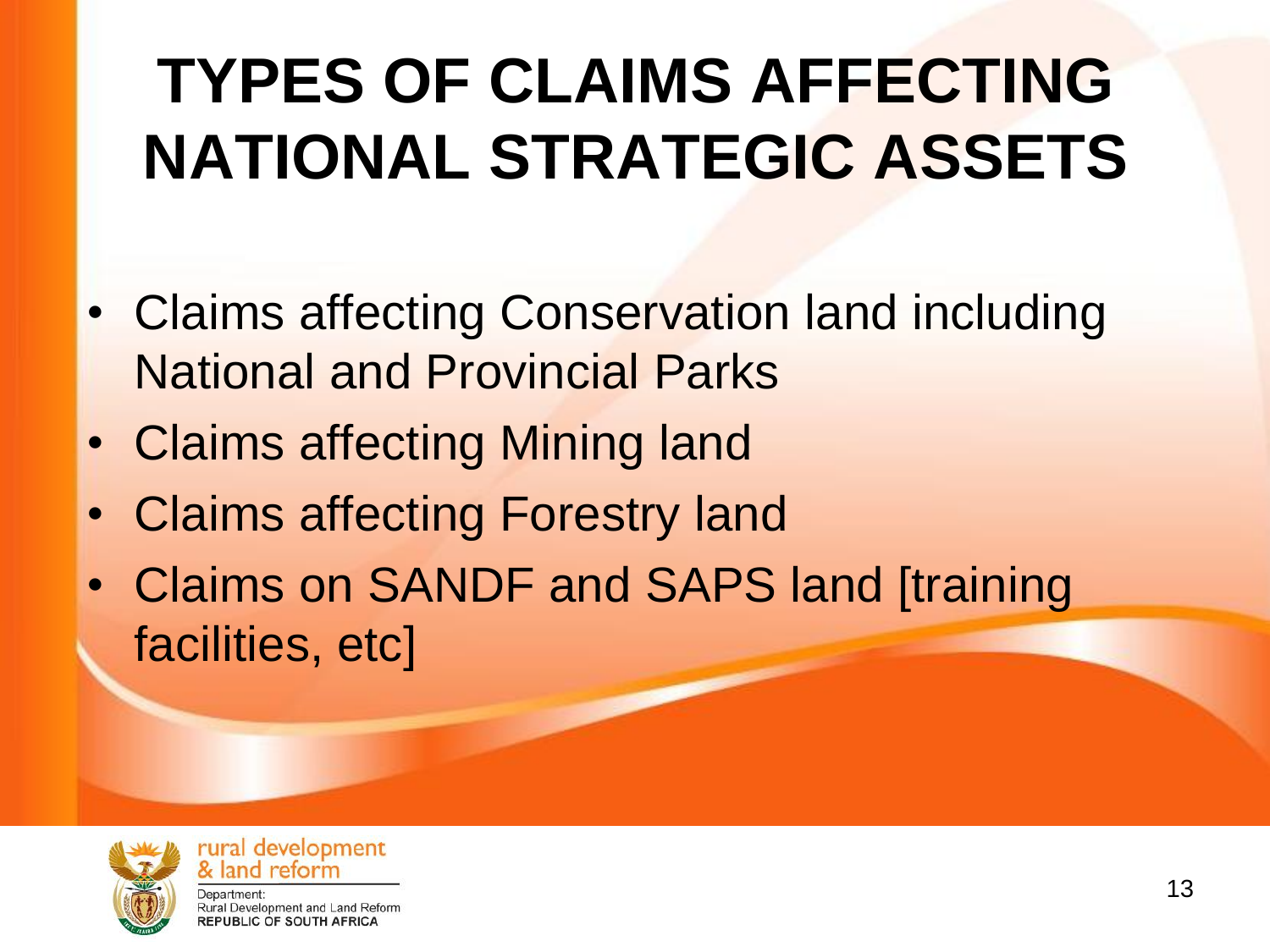# **COMMON ELEMENTS OF NATIONAL STRATEGIC ASSETS**

Delays in settlement of claims due to:

- Economic value
- **National security value**
- Conservation and or heritage value
- Being a protected area and subject to international obligations

The Delays in finalisation of settlement models with stakeholders to ensure sustainable development and beneficiation to Claimants



rural development & land reform Department: Rural Development and Land Reform

**REPUBLIC OF SOUTH AFRICA**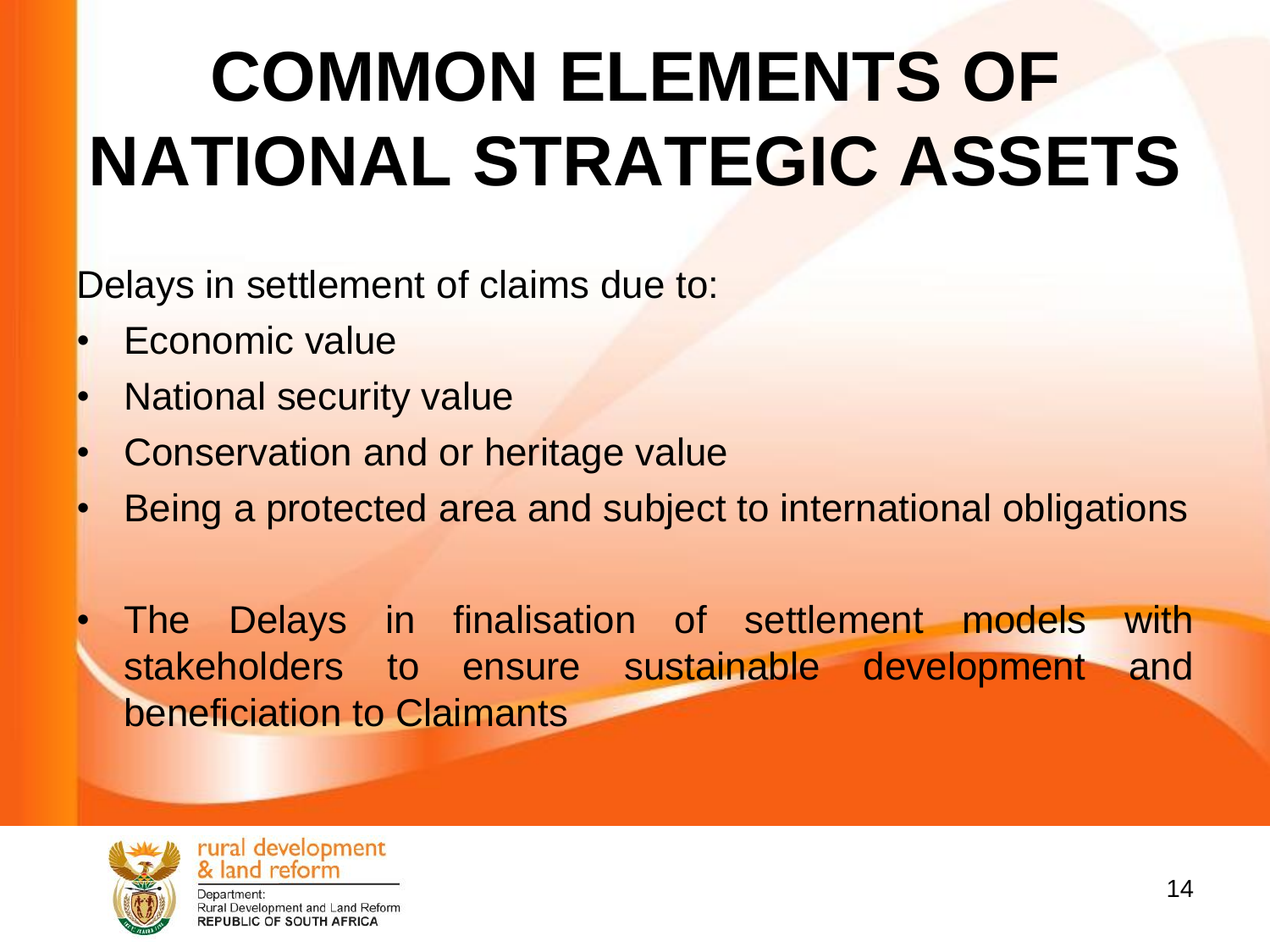## **BREAKDOWN AND STATUS OF CLAIMS ON CONSERVATION LAND**

| <b>Province</b> | <b>Research</b> | gazette          | verificati<br>on | valuation        | negotiati<br>on  | <b>S42d</b>      | <b>Settled</b> | <b>Court</b><br>cases | <b>Total</b>    |
|-----------------|-----------------|------------------|------------------|------------------|------------------|------------------|----------------|-----------------------|-----------------|
| <b>KZN</b>      | 3               | $\mathbf{1}$     | $\pmb{0}$        | $\overline{4}$   | $\pmb{0}$        | $\overline{0}$   | 16             | $\pmb{0}$             | 24              |
| <b>MP</b>       | $6\,$           | 13               | $\overline{4}$   | $\pmb{0}$        | $\mathbf 0$      | $\overline{4}$   | 10             | $\pmb{0}$             | 37              |
| <b>LIMP</b>     | $6\phantom{1}$  | 1                | $\pmb{0}$        | $\boldsymbol{0}$ | 10               | $\pmb{0}$        | $\overline{7}$ | $\boldsymbol{0}$      | 24              |
| <b>NW</b>       | $\mathbf 0$     | $\mathbf 0$      | $\boldsymbol{0}$ | $\boldsymbol{0}$ | $\boldsymbol{0}$ | $\mathbf 1$      | 14             | $\mathbf{1}$          | 16              |
| EC              | $6\phantom{1}$  | $\boldsymbol{0}$ | $\overline{2}$   | $\overline{2}$   | $\mathbf 1$      | $\mathbf 0$      | $\overline{7}$ | $\mathbf{1}$          | 19              |
| <b>GP</b>       | $\mathbf 0$     | $\pmb{0}$        | $\pmb{0}$        | $\pmb{0}$        | $\boldsymbol{0}$ | $\boldsymbol{0}$ | $\mathbf 0$    | $\pmb{0}$             | $\overline{0}$  |
| <b>NC</b>       | $\overline{0}$  | $\pmb{0}$        | $\pmb{0}$        | $\mathbf{1}$     | $\overline{2}$   | $\mathbf{1}$     | $\overline{2}$ | $\pmb{0}$             | $6\phantom{1}6$ |
| <b>FS</b>       | $\mathbf 0$     | $\boldsymbol{0}$ | $\mathbf 0$      | $\pmb{0}$        | $\overline{2}$   | $\boldsymbol{0}$ | $\mathbf 0$    | $\pmb{0}$             | $\overline{2}$  |
| <b>WC</b>       | $\mathbf{1}$    | $\boldsymbol{0}$ | $\mathbf 0$      | $\overline{4}$   | $\mathfrak{S}$   | $\mathbf 0$      | 2              | $\mathbf 0$           | 10              |
| <b>Total</b>    | 22              | 15               | $\,6\,$          | 11               | 18               | $\,6\,$          | 58             | $\overline{2}$        | 138             |



rural development<br>& land reform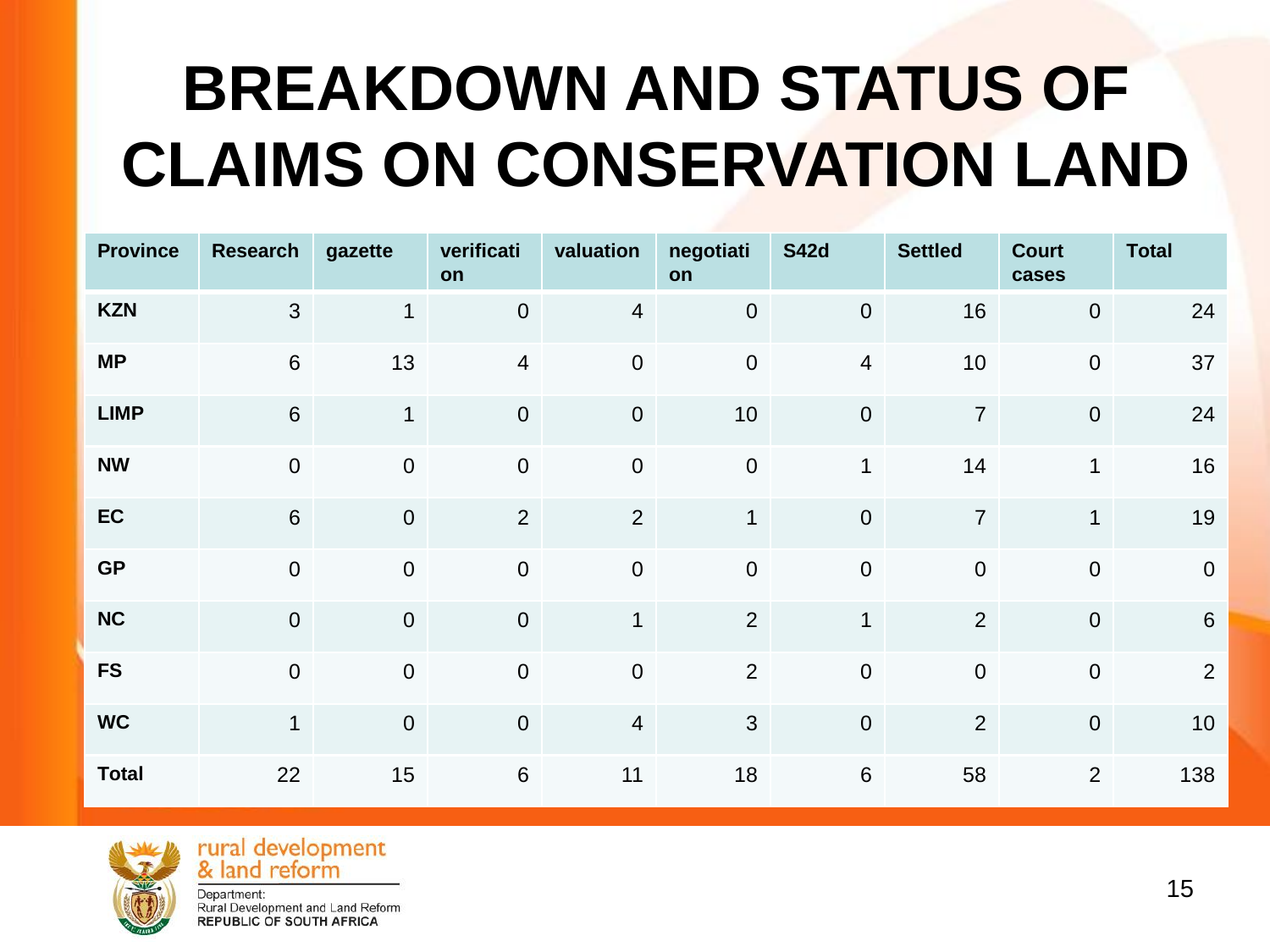## **BREAKDOWN AND STATUS OF CLAIMS ON MINING LAND**

| <b>Province</b> | <b>Research</b> | gazette          | verificati<br>on | valuation        | negotiati<br>ons | s42d             | settled        | <b>Court</b><br>cases | <b>Total</b>   |
|-----------------|-----------------|------------------|------------------|------------------|------------------|------------------|----------------|-----------------------|----------------|
| <b>MP</b>       | 92              | 39               | $\overline{0}$   | $\boldsymbol{0}$ | $\mathbf 0$      | $\pmb{0}$        | 2              | $\overline{9}$        | 142            |
| <b>LIMP</b>     | $\pmb{0}$       | $\,8\,$          | $\mathbf 0$      | $\boldsymbol{0}$ | $\pmb{0}$        | $\pmb{0}$        | $\overline{5}$ | $\mathbf 0$           | 13             |
| <b>NW</b>       | $\mathbf 0$     | $\overline{5}$   | $\overline{0}$   | $\boldsymbol{0}$ | $\overline{7}$   | $\boldsymbol{0}$ | $\mathfrak{S}$ | $\overline{2}$        | 17             |
| <b>GP</b>       | $\mathbf 0$     | $\pmb{0}$        | $\overline{0}$   | $\mathbf 0$      | $\mathbf{1}$     |                  | $\mathbf{1}$   | $\mathbf 0$           | $\overline{2}$ |
| <b>NC</b>       | $\overline{0}$  | $\overline{2}$   | $\boldsymbol{0}$ | $\mathbf 0$      | $\mathbf{1}$     | $\mathbf{1}$     | $6\phantom{1}$ | $\mathbf 0$           | 10             |
| <b>FS</b>       | $\overline{0}$  | $\boldsymbol{0}$ | $\mathbf 0$      | $\overline{0}$   | $\mathbf 0$      | $\boldsymbol{0}$ | $\mathbf 0$    | $\overline{0}$        | $\overline{0}$ |
| <b>KZN</b>      | $\mathbf{1}$    | 13               | $\boldsymbol{0}$ | $\mathbf 0$      | 2                | $\overline{2}$   | $\mathbf 0$    | $\mathbf 0$           | 18             |
| EC              | $\mathbf 0$     | $\mathbf 0$      | $\boldsymbol{0}$ | $\mathbf 0$      | $\mathbf 0$      | $\mathbf 0$      | $\mathbf 0$    | $\mathbf 0$           | $\mathbf 0$    |
| <b>WC</b>       | $\pmb{0}$       | $\boldsymbol{0}$ | $\boldsymbol{0}$ | $\mathbf 0$      | $\pmb{0}$        | $\boldsymbol{0}$ | 2              | $\mathbf 0$           | $\overline{0}$ |
| <b>TOTAL</b>    | 93              | 67               | $\mathbf 0$      | $\mathbf 0$      | 11               | $\mathbf{3}$     | 19             | 11                    | 204            |



rural development<br>& land reform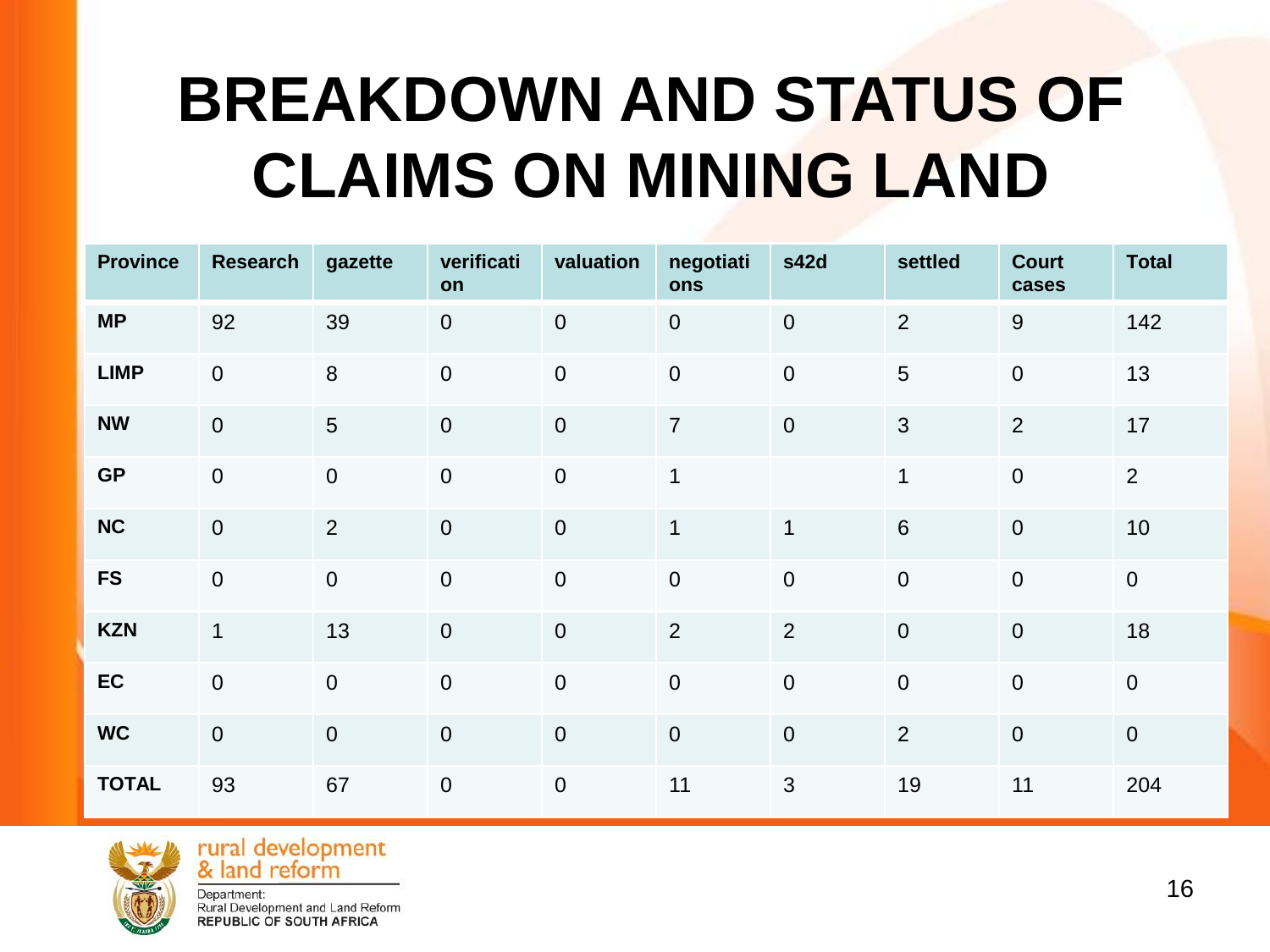## **BREAKDOWN AND STATUS OF CLAIMS ON FORESTRY LAND**

| <b>Province</b> | <b>Research</b> | gazette                                                                                   | verificati<br>on | valuation      | <b>Negotiati</b><br><b>on</b> | s42d        | settled        | <b>Court</b><br>cases | <b>Total</b> |
|-----------------|-----------------|-------------------------------------------------------------------------------------------|------------------|----------------|-------------------------------|-------------|----------------|-----------------------|--------------|
| <b>EC</b>       | $5\phantom{1}$  | $\mathbf 0$                                                                               | 10               | $\overline{0}$ | 19                            | $\theta$    | $\overline{7}$ | $\overline{0}$        | 41           |
| <b>KZN</b>      | 30              | 15                                                                                        | $\theta$         | 9              | 11                            | 40          | $\overline{7}$ | $\overline{7}$        | 119          |
| <b>MPU</b>      | 21              | 12                                                                                        | $\theta$         | 3              | 8                             | 5           | 2              | $\overline{4}$        | 55           |
| <b>LIMP</b>     | $\mathbf 1$     | $6\phantom{1}$                                                                            | $\overline{2}$   | 1              | 6                             | $\mathbf 1$ | 12             | 1                     | 30           |
| <b>TOTAL</b>    | 57              | 33                                                                                        | 12               | 13             | 44                            | 46          | 28             | 12                    | 245          |
|                 |                 | There are no claims on forestry land in North West, Gauteng, Free State and Northern Cape |                  |                |                               |             |                |                       |              |



rural development<br>& land reform Department: Rural Development and Land Reform

**REPUBLIC OF SOUTH AFRICA** 

17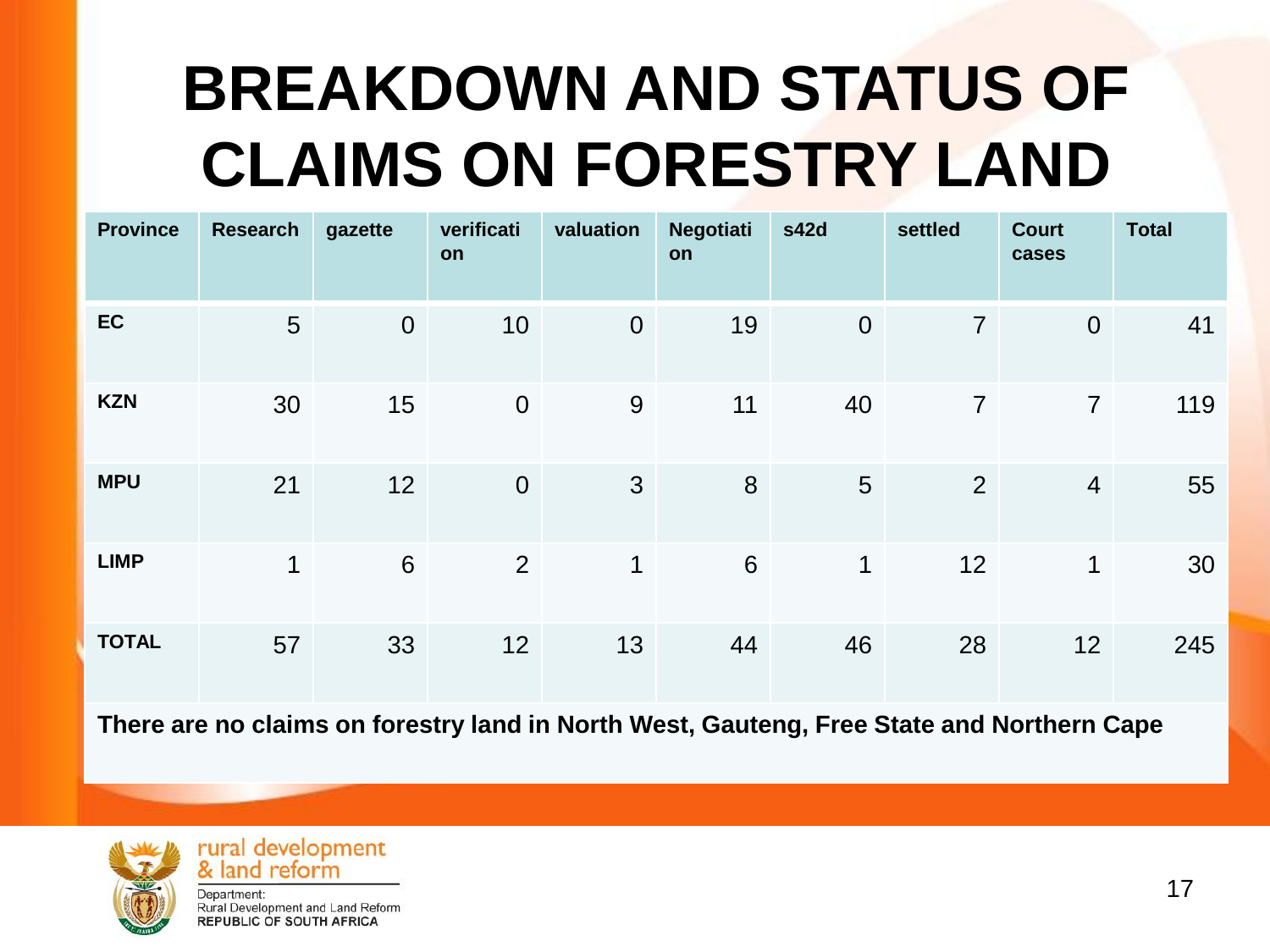## **NUMBER OF CASES IN COURT**

| <b>RLCC</b>                               | <b>Referral</b> | <b>Review</b>   | <b>Direct</b><br><b>Access</b> | <b>Matters</b><br>to<br>compel<br>payment<br>of<br>purchase<br>price | <b>Other</b><br>(declaratory,<br>interdict,<br>etc) | <b>Tota</b>    | <b>LAND</b><br><b>RIGHTS</b><br><b>MANAGEME</b><br><b>NT FACILITY</b><br>(CH) |
|-------------------------------------------|-----------------|-----------------|--------------------------------|----------------------------------------------------------------------|-----------------------------------------------------|----------------|-------------------------------------------------------------------------------|
| <b>Eastern Cape</b>                       | 5               | 2               | $\overline{4}$                 | $\theta$                                                             | $\overline{4}$                                      | 15             | 8                                                                             |
| <b>Free State</b>                         | $\overline{7}$  | 2               | $\overline{0}$                 | $\theta$                                                             | $\overline{2}$                                      | 11             | $\overline{2}$                                                                |
| <b>Northern Cape</b>                      | 5               | $\overline{2}$  | $\theta$                       | $\mathbf 0$                                                          | $\overline{4}$                                      | 11             | $\mathbf 1$                                                                   |
| <b>Gauteng &amp;</b><br><b>North West</b> | 16              | 13              | $\overline{1}$                 | $\mathbf{0}$                                                         | $\overline{7}$                                      | 37             | 15                                                                            |
| <b>KwaZulu-Natal</b>                      | 71              | 9               | $\overline{0}$                 | $\overline{0}$                                                       | 15                                                  | 95             | 19                                                                            |
| <b>Limpopo</b>                            | 15              | 11              | $\overline{4}$                 |                                                                      | 19                                                  | 49             | 21                                                                            |
|                                           |                 |                 |                                |                                                                      |                                                     |                |                                                                               |
| <b>Western Cape</b>                       | $\overline{0}$  | $5\overline{)}$ | $\overline{1}$                 | $\mathbf{0}$                                                         | $\overline{1}$                                      | $\overline{7}$ | $\overline{2}$                                                                |
| <b>Mpumalanga</b>                         | 33              | 13              | $\overline{0}$                 | $\overline{0}$                                                       | 9                                                   | 55             | 30                                                                            |
| <b>Total</b>                              | 152             | 57              | 10                             | $\boldsymbol{0}$                                                     | 61                                                  | 280            | 98                                                                            |